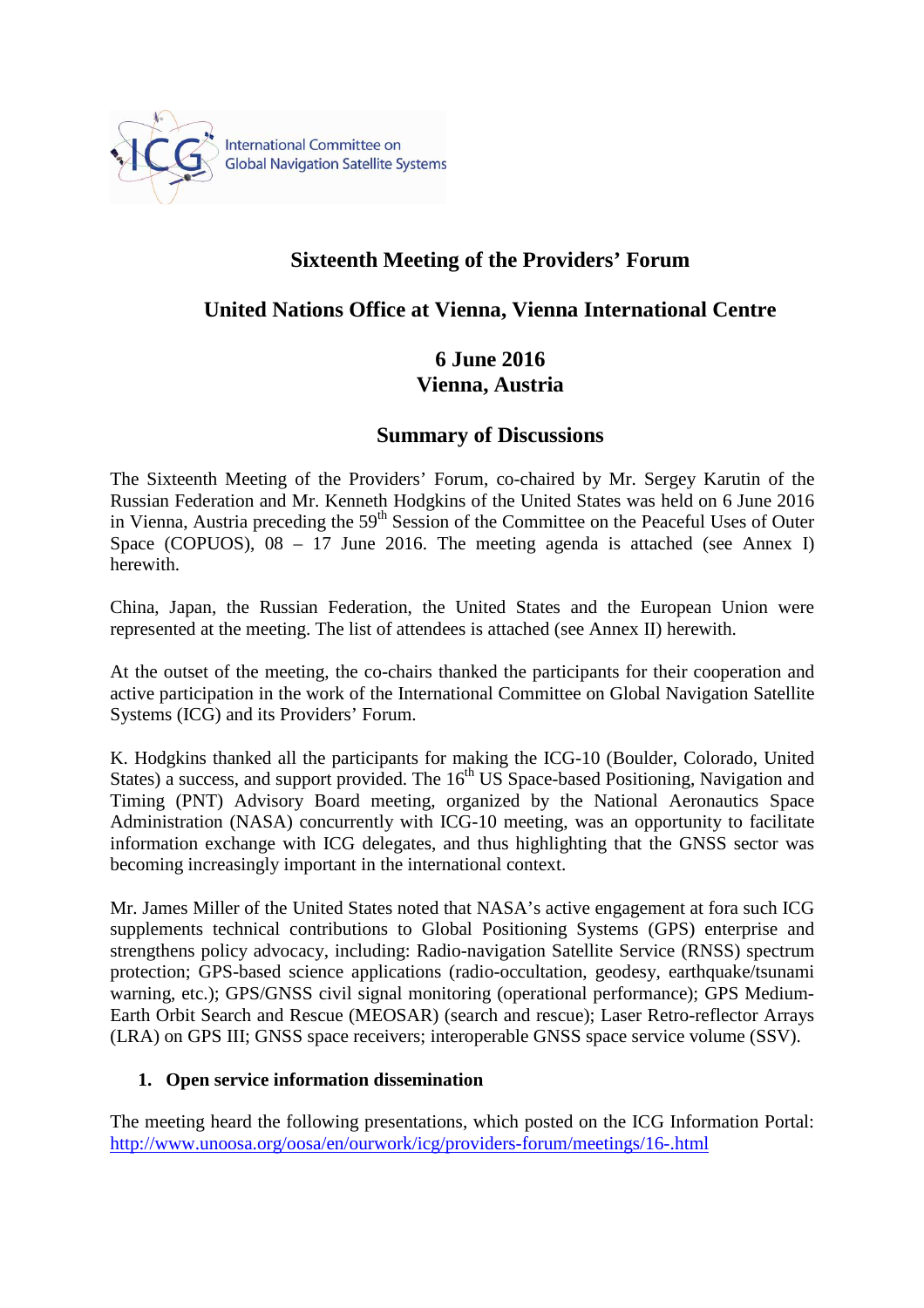- a) "Summary of the May US PNT Advisory Board Meeting" by James Miller of the National Aeronautics and Space Administration (NASA), United States;
- b) "Multi-GNSS Space Service Volume Update" by Frank Bauer of NASA, United States:
- c) "Update on US Adjacent Band Compatibility (ABC) Testing" by Frank Clark of the United States Air Force, United States;
- d) "MEOSAR Update" by Lisa Mazzuca of NASA, United States;
- e) "SAR/Galileo Service Status by Pieter De Smet of the European Commission, Brussels.

### **2. Service performance monitoring**

S. Karutin noted that at the ICG-10 meeting in 2015, the International GNSS monitoring and assessment (IGMA) Task Force initiated a joint trial project with the International GNSS Service (IGS) in order to demonstrate a global GNSS monitoring and assessment capability after the completion of a set of the required parameters. It was noted that an intersessional meeting of the Task Force, held in February 2016, discussed the preliminary set of parameters.

Mr. Jeffrey Auerbach of the United States presented the status of GNSS Interface Control Documents (ICD) and Open Service Performance Standards. The document is available at: http://www.unoosa.org/oosa/en/ourwork/icg/providers-forum/meetings/16-.html

It was noted that a Performance Standard Template for all GNSS considered as a reference document defining minimal set of parameters (and calculation methods), and all providers agreed on to be used for monitoring and assessment as well as the guidelines for new GNSS/RNSS providers.

Ms. Xiaochun Lu of China noted that 16 iGMAS stations had been completed and the system possessed BDS/GPS/GLONASS/Galileo monitoring capability. The 40m observation antenna had also been completed with the capability of space signal quality assessment. It was also noted that the website was currently being finalized.

#### **3. Spectrum protection: interference detection and mitigation**

The meeting noted that the discussions and information collected on spectrum protection, interference detection and mitigation had been limited to ICG members and participants. Thus, the Working Group on systems, signals and services (WG-S) at the ICG-10 meeting recommended to raise awareness of the issue of spectrum protection, interference detection and mitigation among States members of the Committee on the Peaceful Uses of Outer Space (COPUOS) in order to achieve the overall goal of promoting effective use of GNSS open services by the global community.

The meeting noted that a technical seminar on GNSS spectrum protection and interference detection and mitigation was organized by the Working Group during the ICG expert meeting held on 15 – 18 December 2015 in Vienna. Discussions were held on how GNSS jammers work, with examples of when they were used and the problems that they caused. The legality of exporting, importing, selling, using and purchasing jammers in several States was summarized. The seminar fulfilled its purpose of educating participants on the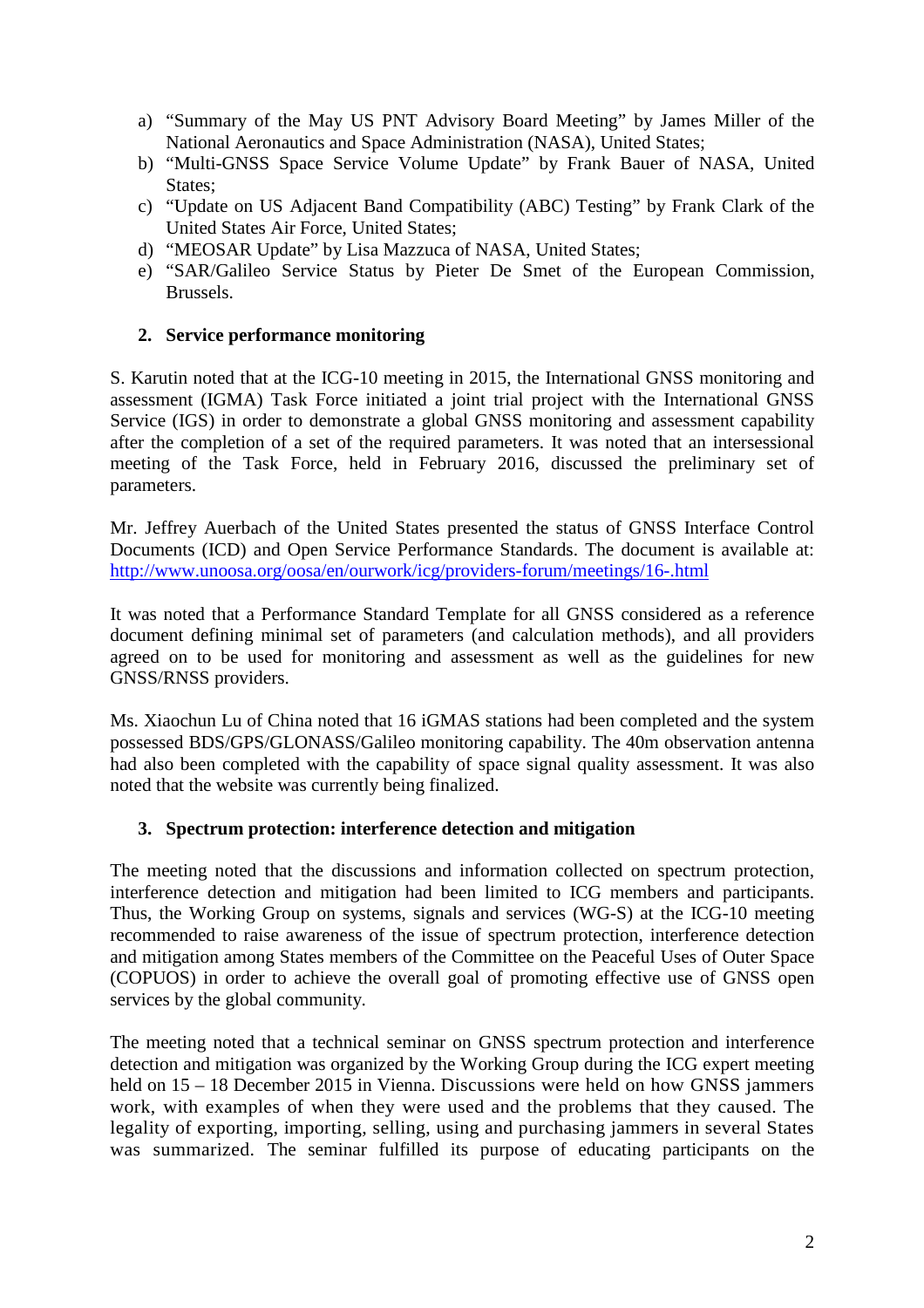importance of GNSS spectrum protection and challenged them to be engaged with their respective national spectrum agencies to ensure continued access to GNSS benefits.

The meeting agreed that any recommendation on spectrum protection, to be made to COPUOS, should be coordinated among the providers taking into account radionavigation satellite service (RNSS) spectrum issues and agenda items under consideration by the International Telecommunication Union (ITU) and its Working Parties. It was requested that the WG-S elaborated on the draft paragraph to be presented at the Scientific and Technical Subcommittee session in 2017 for the ICG-11 consideration in Sochi in November 2016.

#### **4. Space Weather**

The meeting noted that the United States National Space Weather Strategy was presented at the ICG-10 meeting. The strategy was devoted to address societal and economic impacts in the event of a severe space weather event.

The meeting noted that some providers were studying space weather effects on navigation satellites and were planning to report at the ICG-11 meeting on what could be contributed to solar activities prediction and how could predictions be used with GNSS. The representatives of Europe and China will present the outcomes of their work in the next meeting in Sochi, in November 2016.

The meeting noted that the regional workshop on GNSS was scheduled to take place from 12 to 16 December 2016, in Kathmandu, Nepal. It was noted that a one-day seminar on "Space Weather and its effects on GNSS" will be held during the Workshop. The purpose of the seminar was to provide a background on the phenomena of space weather and illustrate its effects on GNSS. This seminar will describe the challenging aspects of space weather phenomena, their impact on GNSS users, the variability of these impacts and the actions that may mitigate their effects. The seminar will be organized in collaboration with the Boston College.

It was also noted that the ICG's WG-S was invited to organize a session on "GNSS spectrum protection and interference detection and mitigation" in conjunction with the Workshop. The purpose of the session is to highlight the importance of GNSS spectrum protection at the national level and explain how to reap the benefits of GNSS.

#### **5. ICG Information Centres: Regional Centres for Space Science and Technology Education (affiliated to the United Nations)**

The ICG Executive Secretariat informed participants that the experts of the State Space Corporation (ROSCOSMOS) and the Reshetnev Information Satellite Systems Joint Stock Company gave lectures on GLObal NAvigation Satellite System (GLONASS) and future perspectives of GNSS at the African Regional Centre for Space Science and Technology Education - in French Language (CRASTE-LF) in Rabat, Morocco.

It was also noted that the regional centres were requesting on-site training courses, to be conducted by GNSS providers, in order to develop top-level skills to execute their missions as information centres for ICG and its Providers' Forum, and hence to work towards the establishment of a network of associated centres in the regions and increase awareness among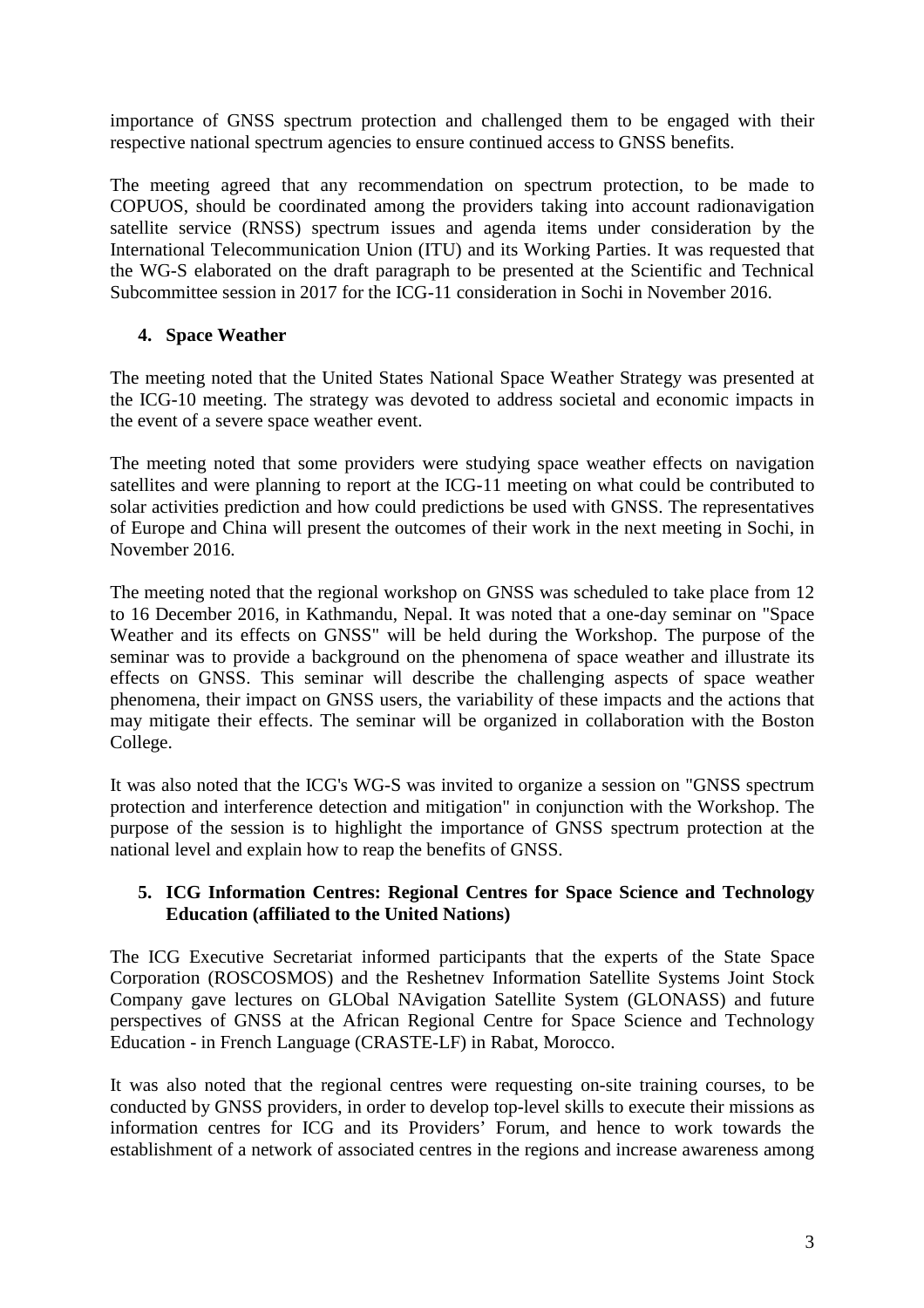the main actors around GNSS, such as decision makers, research institutions, industry, service and data providers and end users.

The providers were invited to contribute to the 9-month postgraduate course on GNSS to be conducted by the centres in 2017.

### **6. Report on a multi-GNSS demonstration project in the Asia/Oceania region**

The meeting noted that regional workshops on GNSS continued to be organized in the framework of the workplan of the Asia Oceania Multi-GNSS Demonstration Campaign. It was also noted that more than 80 sites provided multi-constellation's tracking data under collaboration with organizations such as geodetic research institutes and space agencies.

The meeting noted that  $8<sup>th</sup>$  Multi-GNSS Asia Conference was scheduled to take place on 14 – 16 November 2016 in Manila, the Philippines. The solutions for the disaster mitigation such as volcanoes, typhoons and floods will be discussed at the conference.

## **7. Comments on the Agenda of the 11th Meeting of the ICG, 6 – 11 November 2016, Sochi, Russian Federation**

The meeting noted that thematic topic of the applications and experts' session, to be held on 7 November 2016, will be "High precision GNSS applications in various fields of the world economy". Providers were requested to make presentations in this session.

The meeting approved the schedule of work at the ICG-11 meeting.

## **8. Draft provisional agenda for the 17th Meeting of the Providers' Forum, 6 – 11 November 2016, Sochi, Russian Federation**

The meeting agreed that the  $17<sup>th</sup>$  Meeting of the Providers' Forum will be held in conjunction with the  $11<sup>th</sup>$  Meeting of the ICG in Sochi, Russian Federation.

## **9. Other matters**

## - *The ICG document: Extracts from reports of the ICG and its Providers' Forum*

The meeting noted that the ICG document "Extracts from reports of the ICG and its Providers' Forum", consolidating decisions and conclusions reflected in the reports of past meetings of the ICG and its Providers' Forum, will be posted on the ICG information portal. The Providers' Forum points of contact were invited to provide comments on how to improve the usefulness and readability of the document before it is posted on the website.

#### - *The Providers' Forum Terms of Reference*

The meeting agreed to revise the part D "Procedures of work, structure and organization" of the Terms of Reference of the Providers' Forum in order to reflect rotation schedule for the co-chairs of the Providers' Forum for the period of 2018 through 2020.

## - *ICG Working Groups Reports*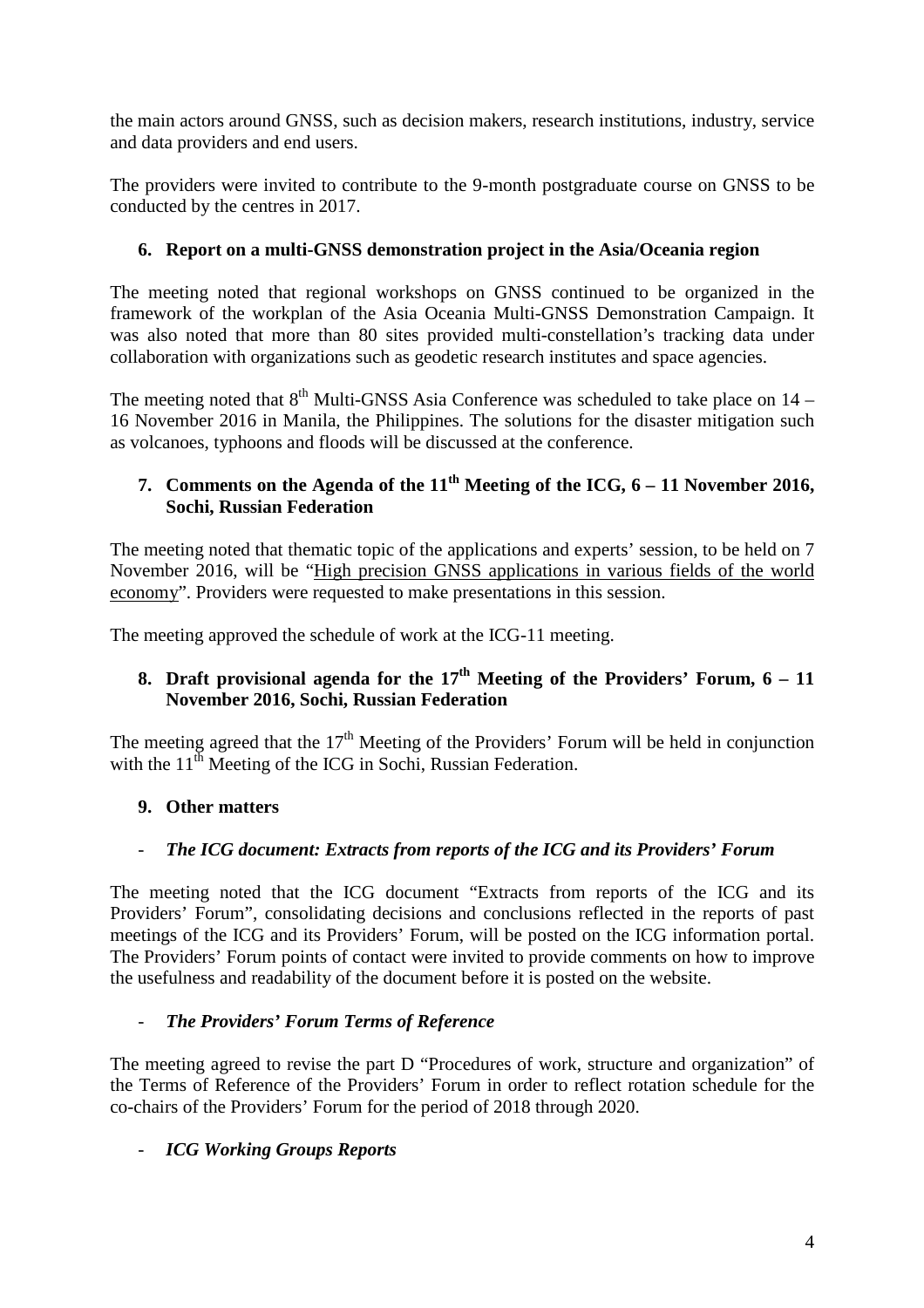**The Working Group S (formerly Working Group A)** co-chairs informed that the WG-S interim meeting will take place on 8 – 10 June 2016 at the Vienna International Centre (VIC) and summarized the status of the current work and activities carried out.

*Spectrum Protection:* (i) Seek common understanding on appropriate methods to determine compatibility among all GNSS; (ii) Review existing ITU regulations and recommendations related to the avoidance of harmful interference to GNSS; (iii) Develop educational material on sources of interference to GNSS.

*Interference Detection and Mitigation:* (i) Develop standards for interference reports submitted to GNSS Civil Service National Centers and establish routine communications among the centers; (ii) Recommend standards for interference detection and mitigation capabilities to be implemented by national governments and industry.

*Interoperability:* (i) Continue efforts to interact with industry experts and user community representatives in order to solicit input on improving the overall open service provided by global and regional navigation satellite systems in a manner that allows for effective multi-GNSS use at the user level; (ii) In cooperation with Working Group D, consider the role of system time and geodetic reference frames in enabling interoperable multi-GNSS service.

*Open Service Performance Standard:* The status of each system provider's system Performance Standards was reviewed as the following: GPS (new revision is underway); BDS (released); Galileo (underway); GLONASS (approval stage); QZSS (underway).

*Global Monitoring and Assessment Demonstration Project:* (i) IGMA Terms of Reference finalization and approval will be available approximately the end of 2016; (ii) Long-term Roadmap development will be discussed; (iii) "Call for participants" documents are being prepared; (iv) Next IGMA Workshop will be held in Shanghai in conjunction with the China Navigation Satellite Conference (CNSC) in 2017.

**The Working Group B** (WG-B) co-chairs informed that the WG-B interim meeting will take place on 8 June 2016 at VIC and briefed on the status of the current work.

*Space Service Volume (SSV)*: (i) Established a committed group of institutions (NASA, the European Space Agency, the China Academy of Space Technology, the Japan Aerospace Exploration Agency, the Indian Space Research Organization) to advance the ICG SSV booklet including a series of simulation results; (ii) 3-Phase simulation roadmap established leading to the ICG SSV booklet: (Phase 1) Pure Geometrical Visibility and Availability Analysis for users at GEO sphere (single constellation and multi-constellation); (Phase 2) Parametric Availability analysis considering simplified propagation characteristics for users at GEO sphere (single constellation and multi-constellation); and (Phase 3) Availability simulations based on agreed link budget calculation for selected space missions, including user trajectory (single constellation and multi-constellation); (iii) 10 group teleconferences held (as of January 2016), every 2-3 weeks a teleconference with the objective to align all 4 simulation tools for the 3-step simulation roadmap established. The SSV booklet will be completed by ICG-11.

*Application Subgroup***:** Update of the User Questionnaire presented already at ICG-10. Way forward will be discussed at the WG-B interim meeting in June 2016.